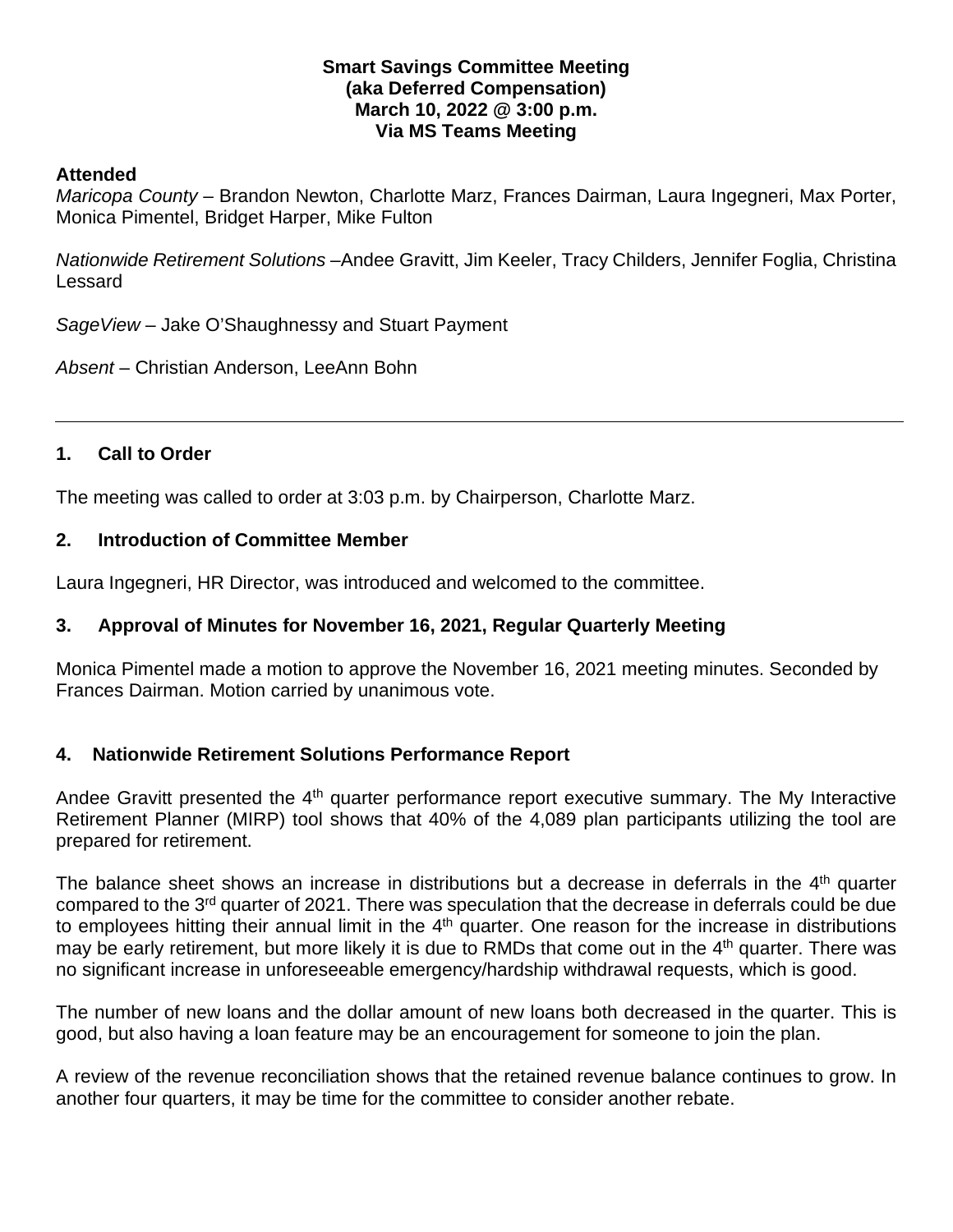Andee reported that Nationwide did not meet performance standards for response time and call abandonment.

Andee reviewed collateral and informed the committee about a new decumulation feature available in the MIRP for retirees.

# **5. Sageview-Investment Performance Report**

Jake O'Shaughnessy presented SageView's 4<sup>th</sup> Quarter Investment Performance Review for the Maricopa County 457 Plan. The plan is growing and in good shape with over \$730 million in plan assets as of 12/31/21. The outlook is optimistic despite rising inflation. Jake O'Shaughnessy also presented a market update as of 12/31/21 with the following highlights:

- I. December marked the eighth consecutive month of U.S. inflation at or above 5%, well over the Fed's established target. In response, the Federal Reserve reduced the amounts of its monthly bond purchases and offered guidance for three rate hikes in 2022. Since the onset of the COVID pandemic, the unprecedented levels of fiscal and monetary stimulus have fueled demand for consumer goods, even as services have yet to fully rebound.
- II. Equity markets posted another positive quarter in Q4 2021. Domestic stocks outpaced international, developed, and emerging markets stocks. In the U.S. large-cap stocks outpaced small caps. The Technology-dominated NASDAQ Composite failed to keep pace with the S&P 500, largely because Communications Services firms (~16% of the index) lagged other sectors for the quarter.
- III. The yield curve flattened in Q4 2021, indicating that bond investors expect (1) more modest economic growth and inflation over the long to medium term, and (2) for the Fed to make good on its pledge to continue tapering and raise short-term interest rates. The risk/reward tradeoff of bonds has changed meaningfully over the past several decades as interest rate volatility has soared, just as yields are at or near historic lows.

# On Watch Fund Updates:

The T. Rowe Price Mid-cap Growth fund continued to perform below the benchmark. Sageview presented three similarly well-ranked alternative investment options for consideration (Delaware Ivy Mid Cap Growth, JPMorgan Mid Cap Growth, and MFS Mid Cap Growth).

Frances Dairman made a motion to replace the T. Rowe Price Mid Cap Growth fund with JP Morgan Mid Cap Growth (Ticker: JMGMX). Max Porter seconded the motion. Motion carried by unanimous vote.

Jake O'Shaughnessy presented the opportunity to move the Fidelity Contrafund to a lower cost 'K6' share class. Mike Fulton made a motion to change the Fidelity Contrafund to the K6 Shareclass (Ticker: FLCNX). The motion was seconded by Monica Pimentel. Motion carried by unanimous vote.

As the committee had briefly discussed the absence of a TIPS fund in the past, SageView presented three similarly suited alternatives (Fidelity® Inflation-Prot Bd Index, Schwab Treasury Infl Protected